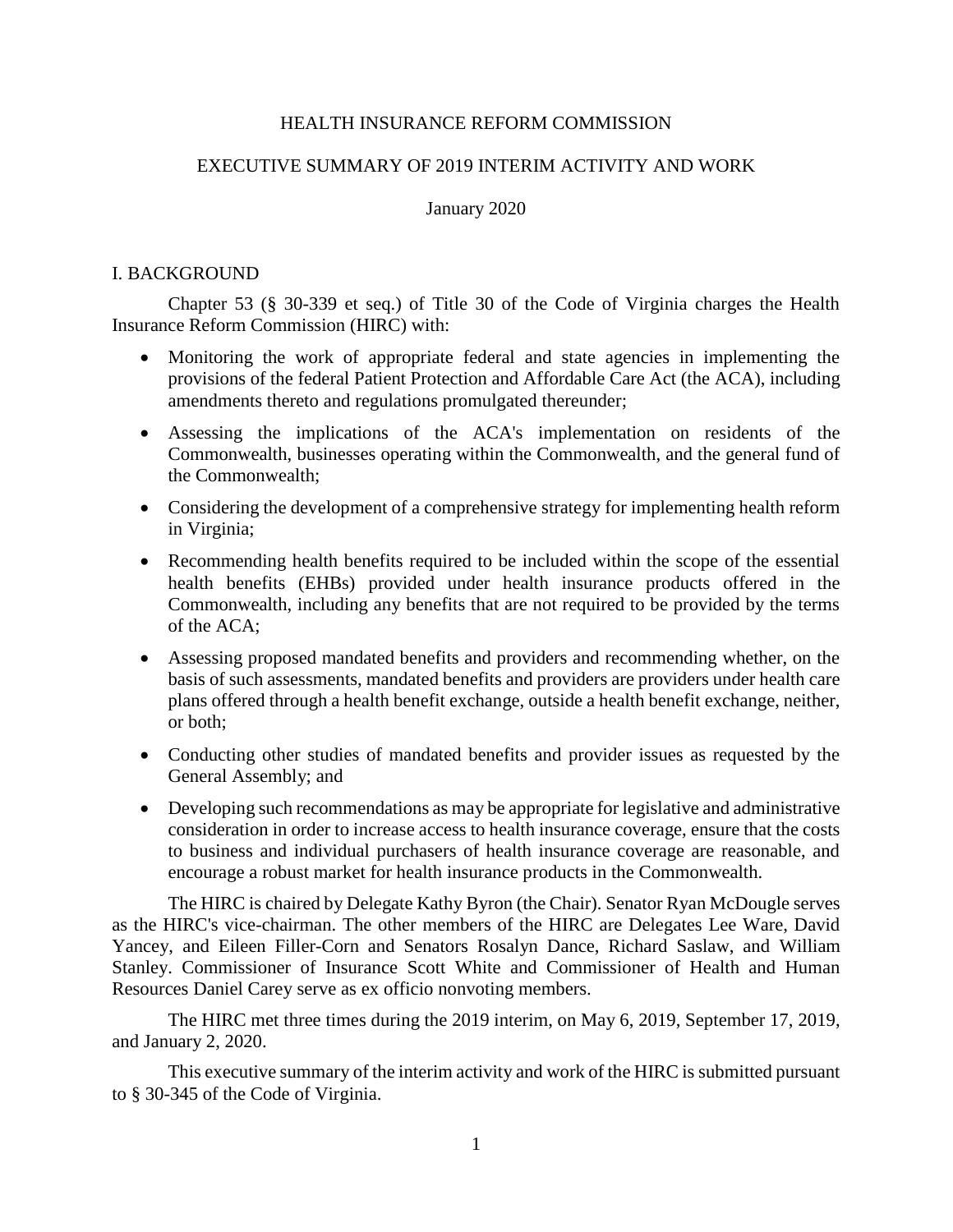## II. ISSUES ADDRESSED

## A. Legislation Referred for Study

When a bill seeking to establish a new mandate for coverage of a health benefit or provider is referred to the HIRC by the chairman of the House Committee on Labor and Commerce or the Senate Committee on Commerce and Labor, the Bureau of Insurance (BOI) is directed to conduct a Step I Assessment of the measure. A Step I Assessment considers the extent to which a proposed mandated health insurance benefit is currently available from qualified health plans in Virginia and whether the proposed mandate exceeds the scope of the EHBs. The issue of whether a mandated benefit exceeds the scope of the ACA's EHBs is of critical importance because if a state enacts a new mandate that exceeds the scope of the EHBs, the ACA requires the state to reimburse the federal government for the resulting incremental increase in the cost of subsidies provided for coverage provided through the exchange.

After the Step I Assessment is presented, the HIRC determines if further assessment of a proposed mandate is warranted. If it does, the Joint Legislative Audit and Review Commission (JLARC) and the BOI perform a Step II Assessment, which requires an analysis of the proposal's impact on services, providers, and the total cost of health care in the Commonwealth.

Ten bills were referred to the HIRC during the 2019 Session of the General Assembly. The HIRC took the following actions with respect to these bills:

1. Senate Bill 1010 was introduced by Senator Richard Black. The bill would have required coverage for long-term antibiotic therapy for a patient with Lyme disease when determined to be medically necessary and ordered by a licensed physician after making a thorough evaluation of the patient's symptoms, diagnostic test results, or response to treatment. The BOI conducted a Step I Assessment of the bill and reported that, pursuant to guidance from the federal Centers for Medicare & Medicaid Services (CMS), state mandates related to the coverage of specific drugs that goes beyond the number of drugs offered in the benchmark plan does not exceed the EHBs. As a result, enactment of this mandate would not require the Commonwealth to defray the cost.

The HHIRC did not request the preparation of a Step II Assessment on this bill. Per Virginia Code § 30-343, the HIRC has 24 months to complete and submit its assessment legislation proposing a mandate. The HIRC took no further action with respect to Senate Bill 1010.

- 2. Senate Bill 1362 was introduced by former Senator Frank Wagner. The bill would have prohibited an out-of-network provider from balance billing a covered person for the costs of an ancillary service when an in-network provider referred the covered person to the outof-network provider. Because the legislation did not seek to mandate health insurance coverage for a benefit or provider, a Step I Assessment was not conducted. The HIRC made no recommendation with respect to Senate Bill 1362, though it did receive reports regarding the issue of surprise balance billing at each of its three meetings.
- 3. Senate Bill 1624 was introduced by Senator George Barker and House Bill 2598 was introduced by Delegate Cliff Hayes. These identical bills would have required that if a health benefit plan that covers services that a registered surgical assistant may legally perform, equal coverage must be provided for such services when rendered by a registered surgical assistant. The BOI's Step I Assessments of these bills noted that, according to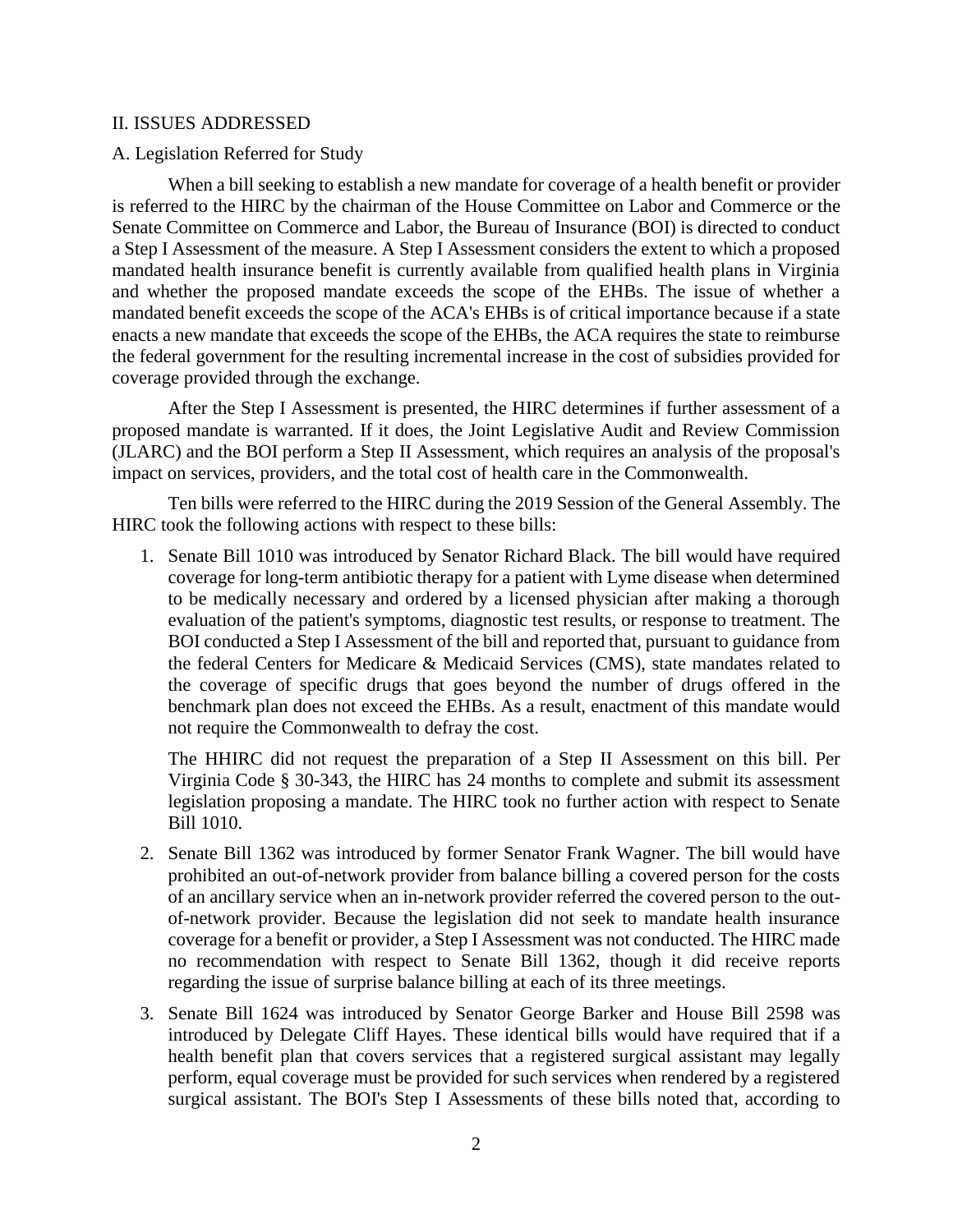available information from carriers surveyed by the Virginia Association of Health Plans, the services of surgical assistants are generally included in the reimbursement to the supervising physician. One carrier indicated that surgical assistants are reimbursed for covered services, and another carrier reimburses surgical assistants only for certain procedures. As the bills involve a mandated provider, a determination of whether they would create a new mandated benefit that exceeds the EHBs was not applicable. The HIRC did not request the preparation of a Step II Assessment on these bills.

- 4. Senate Bill 1650 was introduced by Senator Janet Howell and House Bill 2049 was introduced by Delegate Jennifer Carroll-Foy. These identical bills would have required coverage for expenses incurred in the provision of pasteurized donated human breast milk. The BOI characterized this mandate as a new benefit exceeding the EHBs and as a result the Commonwealth could be required to reimburse the federal government for associated costs. The HIRC did not request the preparation of a Step II Assessment on these bills.
- 5. House Bill 2177 was introduced by Delegate Kathleen Murphy. The bill would have required health benefit plans to provide coverage for medically necessary formula and enteral nutrition products. The Virginia EHB Benchmark Plan, Anthem Premier Direct Access, covers infusion services, including enteral nutrition therapy, and infusion of special medical formulas as the primary source of nutrition for persons with inborn errors of amino acid or organic acid metabolism, metabolic abnormality, or severe protein or soy allergies when prescribed by a physician. House Bill 2177 differs from the existing EHB requirement primarily in that House Bill 2177 does not limit the mandate for formula and enteral nutrition products to persons with inborn areas of metabolism. The BOI characterized this bill as an extension of an existing EHB rather than as a new benefit for which the Commonwealth would be required to defray the cost.

At the HIRC's September 17, 2019, meeting, the members adopted a motion requesting the BOI and JLARC to conduct a Step II Assessment of House Bill 2177. Van Tompkins, Policy Advisor at the BOI, and Jeffrey Lunardi, Unit Director at JLARC, presented their reports at the January 2, 2020, meeting. The Step II Assessment revealed that:

- An estimated 33 infants are born each year in the Commonwealth with an inherited metabolic disorder (IMD) that prevents the individual from absorbing full nutrition from normal foods.
- Formulas and enteral nutrition are the primary treatment methods for many IMDs where the body cannot metabolize or process certain nutrients found in normal food. These products are also sometimes used to treat gastrointestinal disorders, food hypersensitivities, and the inability to consume food orally.
- If left untreated, IMDs can cause intellectual disabilities for children and also cause seizures, metabolic crises, and possibly death throughout all stages of life, depending on the specific diagnosis.
- At least 36 other states mandate at least some coverage some coverage of formulas or enteral nutrition. The other states' mandates specify a disease or disorder, such as an IMD or phenylketonuria (PKU), for which the product is provided.
- If it was to be enacted, HB 2177 would be the only bill mandating coverage for formulas or enteral nutrition without specifying the covered disease or disorder.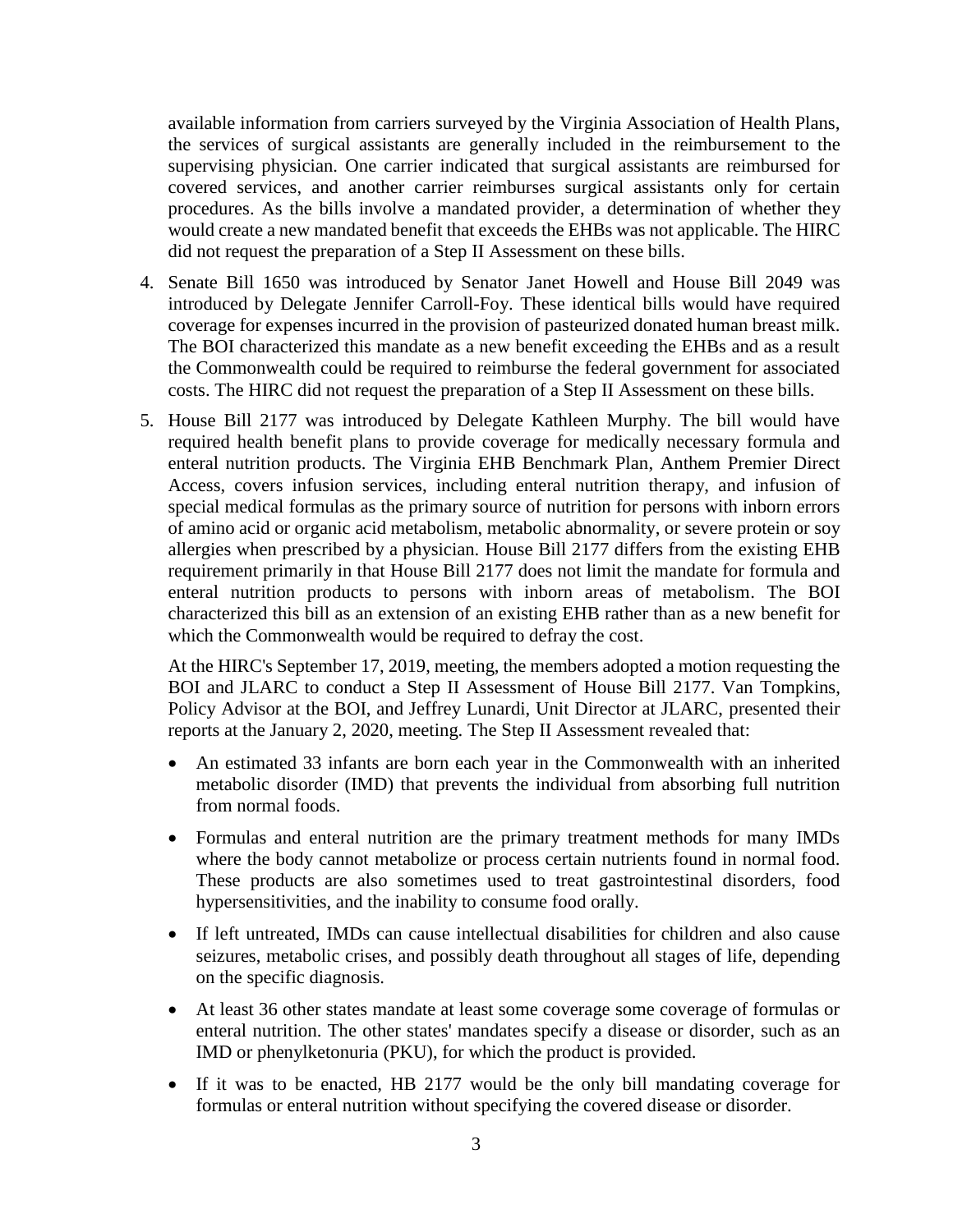- The cost of formulas and enteral nutrition for adults with IMDs typically ranges from a low of between \$300 and \$500 per month to a high of between \$2,000 and \$2,200 per month, depending on the amount and specific formula or enteral nutrition required.
- The cost per member per month for benefits provided by HB 2177 would be approximately 11.5 cents.

JLARC's portion of the Step II Assessment identified three policy options that the General Assembly could consider on HB 2177: Taking no action; passing the bill as is; or amending it to specify certain conditions with strong evidence of effectiveness, such as IMDs, for which the provision of formula and enteral nutrition products would be covered.

Lacking a quorum, the HIRC took no formal action on the Step II Assessment of HB 2177. However, there was a consensus among the members present that Mr. Lunardi's third option was the best of the three.

6. House Bill 2601 was introduced by Delegate Kenneth Plum. The bill would have required health benefit plans to provide coverage for the billed charges of one hearing aid per hearing-impaired ear in an amount not to exceed \$3,000 per hearing aid for minors. Coverage for hearing aids is specifically excluded from the current benchmark plan. The BOI characterized this mandate as a new benefit exceeding the EHBs, and as a result the Commonwealth could be required to reimburse the federal government for associated costs.

Ms. Tompkins also noted that the bill purports to exempt plans offered through the exchange from the coverage requirements to the extent that it would require benefits that exceed the EHBs while continuing to apply the requirements to plans offered outside the exchange. The ACA provides that state standards or requirements implementing, or related to, standards or requirements in Title I of the ACA must be applied uniformly to all health plans in each insurance market to which the standard and requirement apply. Therefore, this element of the bill appears to be inconsistent with the ACA. The HIRC did not request the preparation of a Step II Assessment of this bill.

- 7. House Bill 2669 was introduced by Delegate Danica Roem. The bill would have required health benefit plans to provide coverage for medically necessary prosthetic devices and their repair, fitting, replacement, and components. Because Virginia currently requires carriers to offer coverage for prosthetic devices, the BOI characterized this bill as an extension of an existing EHB rather than as a new benefit for which the Commonwealth would be required to defray the cost. The HIRC did not request the preparation of a Step II Assessment of this bill.
- 8. House Bill 2710 was introduced by Delegate Jeffrey Campbell. The bill would have provided for direct reimbursement by a health plan to a law-enforcement agency that provides transportation to a covered person subject to an emergency custody order or a temporary detention order, if the health plan provides coverage for such transportation. As it involves a mandated provider, a determination of whether the bill would create a new mandated benefit that exceeds the EHBs was not applicable. The BOI's Step I Assessment reported that a survey of carriers performed by the Virginia Association of Health Plans indicates that no carrier provides coverage for law-enforcement officers transporting a covered person subject to an emergency custody order or a temporary detention order.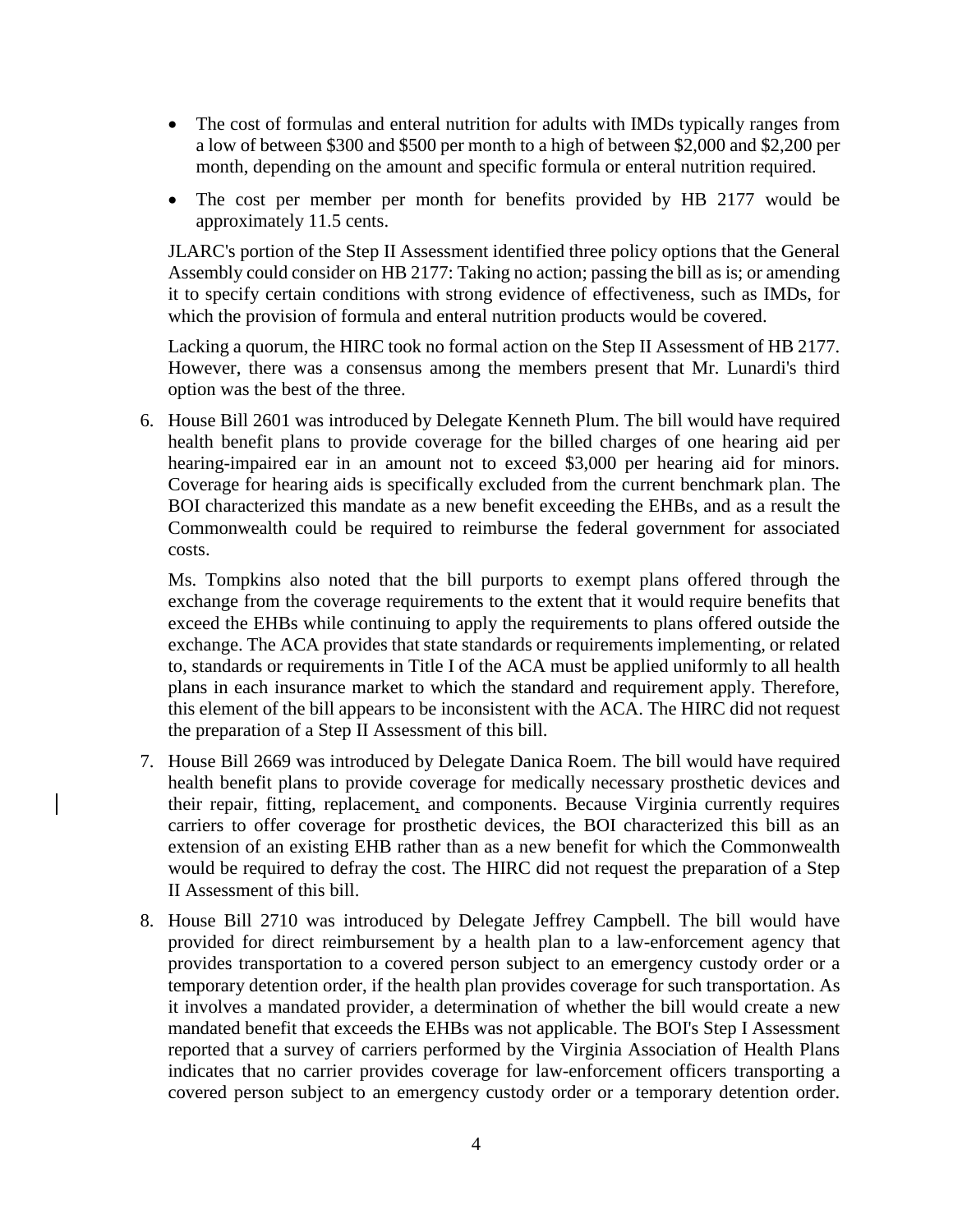Some carriers surveyed cover transportation in a licensed ambulance staffed by trained professionals providing clinical services primarily for emergencies. The HIRC did not request the preparation of a Step II Assessment of this bill.

## B. Other Health Insurance Legislation from the 2019 Session

At the May 6, 2019, meeting, staff provided the members of the Commission with an overview of additional health insurance legislation from the 2019 Session that was not subject to a Step 1 Assessment by the Bureau of Insurance. Staff reported that the relevant stakeholders were not able to reach a consensus as to how the issue of balance billing in emergency service visits could be resolved going into Session, so numerous approaches were offered and ultimately failed. One bill addressing balance billing with regard to ancillary services, Delegate Ware's House Bill 2538, passed; it requires notice by a facility that some services may be provided by an out-ofnetwork provider and that those services will be billed separately from the facility's charge. Additionally, seven bills relating to health insurance were vetoed by the Governor. The issues vetoed included benefits consortiums, also sometimes referred to as association health plans; shortterm, limited-duration health plans; and catastrophic health plans.

# C. State of the Commonwealth's Insurance Marketplace

Julie Blauvelt, Deputy Commissioner of the Life and Health Division at the BOI, provided the HIRC at its May 6 meeting with information on health care coverage in Virginia, premium rates over time in the individual and small group markets, carrier participation, and the effects of various options on the individual market. Highlights of her presentation included:

- A snapshot of Virginians' care coverage in 2018 shows that employer-sponsored plans cover more than half of Virginians, with the majority of these plans (3 million lives; 35 percent of the total) covered by self-funded, employer-sponsored coverage.
- The other major sources of health care coverage in 2018, with the corresponding percentage of covered Virginians, in declining order are large employer insurance plans (14 percent); Medicare (14 percent); Medicaid, including the Children's Health Insurance Program, and excluding those made eligible for coverage by Medicaid expansion (12 percent); other public programs (seven percent); small employer insurance plans (four percent); and individual insurance plans (four percent).
- Ten percent of Virginians were determined to be uninsured in 2018.
- Between 2008 and 2018, the percentage of Virginians with employer-sponsored coverage (ERISA plans, large employer plans, and small employer plans) declined from 59 percent to 53 percent.
- The percentage of uninsured Virginians, which ranged between 12 and 13 percent from 2008 through 2013, has hovered within a range of nine percent to 10 percent from 2014 through 2018.
- Coverage through health care policies sold in the individual market over the period that the ACA-created health benefit exchange has been operational in the Commonwealth jumped from 416,161 in 2014 to 494,086 in 2015, but since then has declined as premiums have increased, with enrollment for 2019 projected to be 293,100.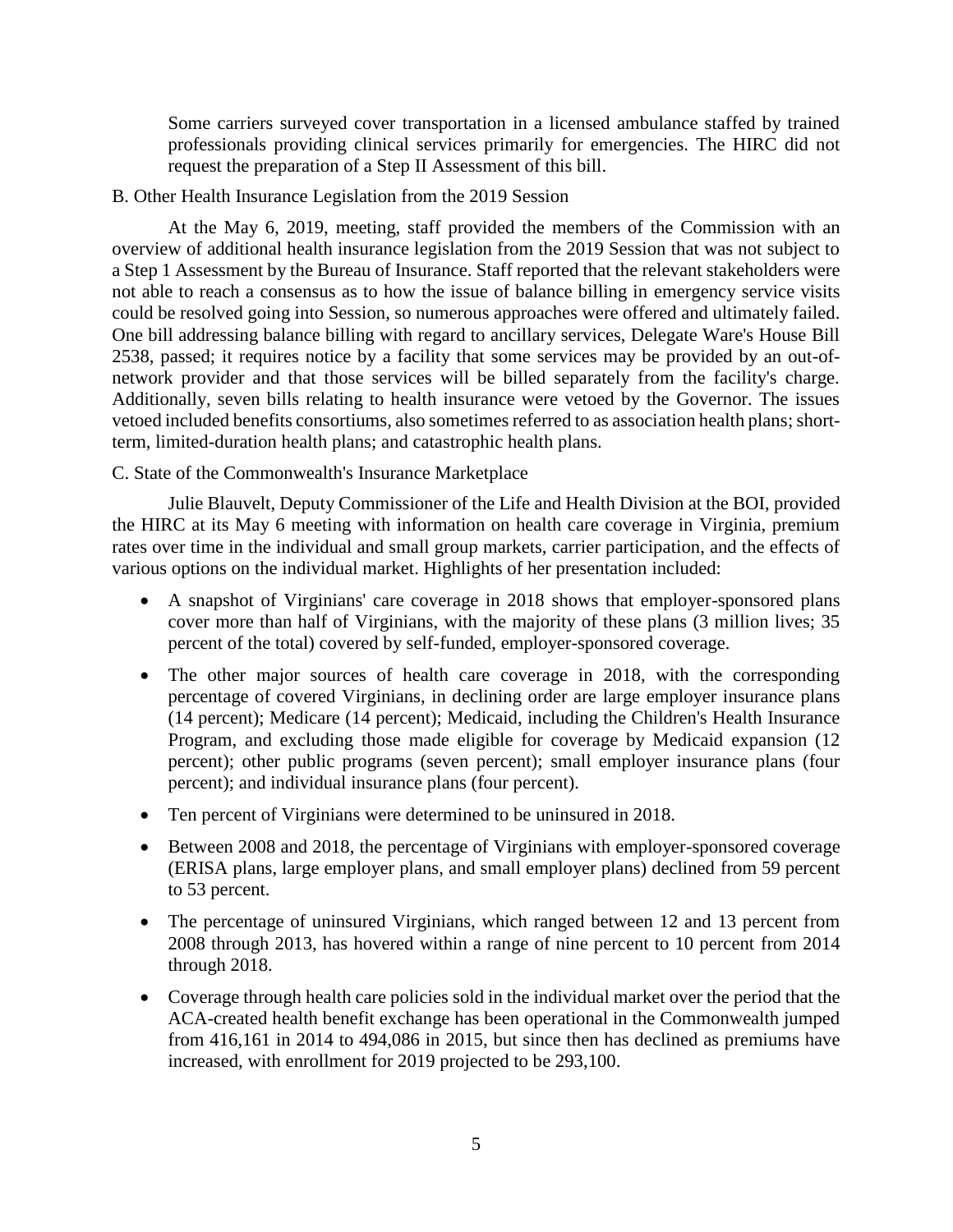- An actuarial study estimates that between 44,300 and 70,400 individuals will move from the individual market to Medicaid over the next one to three years.
- The anticipated decline between 2015 and 2019 of over 200,000 in the number of Virginians covered through individual health plans may be attributed to the increasing cost of individual coverage on the ACA market, where the weighted average premium for such plans increased from \$322 per month in 2014 to \$732 in 2018.
- The number of carriers offering coverage on the exchange and outside the exchange dropped from 14 in 2017 to eight in 2018, and for 2019 that number increased by one. Another carrier is projected to start offering coverage on the exchange in 2020.
- Forty-eight percent of Virginia's localities have one carrier offering plans in the individual market; 42 percent of localities have two carriers; five percent of localities have three carriers; and five percent of localities, all of which are in or adjacent to Fairfax County, have four carriers.

## D. Balance Billing Issues

Ms. Blauvelt reported that on June 9, 2019, the State Corporation Commission (SCC) issued proposed rules governing balance billing for elective health care services. The requirements of the proposed regulations are intended to supplement, and not replace, the requirements of § 38.2-3445.1 of the Code of Virginia, which were enacted in the 2019 Session of the General Assembly pursuant to House Bill 2538. The proposed rules are intended to address the aspect of surprise balance billing that occurs when elective services are received from a non-participating provider at an inpatient or outpatient in-network facility without the patient's knowledge that a non-participating provider will be providing services at the in-network facility. In these situations, the health plan makes some payment for the service provided by the non-participating provider, but the patient is billed for the balance of the non-participating provider's charges, in addition to the patient's required deductible, co-payment, or other cost-sharing obligation.

The proposed rules attempt to help increase the potential that consumers are made aware of a possible surprise balance billing situation by enhancing the notice to be provided to the patient in the situation the General Assembly addressed in House Bill 2538. The SCC conducted a hearing on the proposed rules on September 12, 2019, and has received comments addressing legal issues. The proposed rules currently are under consideration by the SCC.

Ms. Blauvelt updated the HIRC at both its September 2019 and January 2020 meetings on the efforts of the balance billing work group established pursuant to Item 281 F of the 2019 Appropriations Act. The item directs the Secretary of Health and Human Resources, in collaboration with the Secretary of Administration, Secretary of Finance, and SCC, to convene a work group to evaluate options to prohibit the practice of balance billing by out-of-network health care providers for emergency services rendered, and to establish equitable and fair reimbursement for these health care providers. The work group is directed to report on the fiscal impact of each option considered and the impact on provider networks and to include recommendations for future legislation.

Ms. Blauvelt reported at the January 2, 2020, meeting that the BOI commissioned the Oliver Wyman consulting firm to produce a study focused on emergency balance billing. The study examined four proposals. The first is the current payment requirement, which requires payment to out-of-network providers of emergency services to be the greatest of three factors: the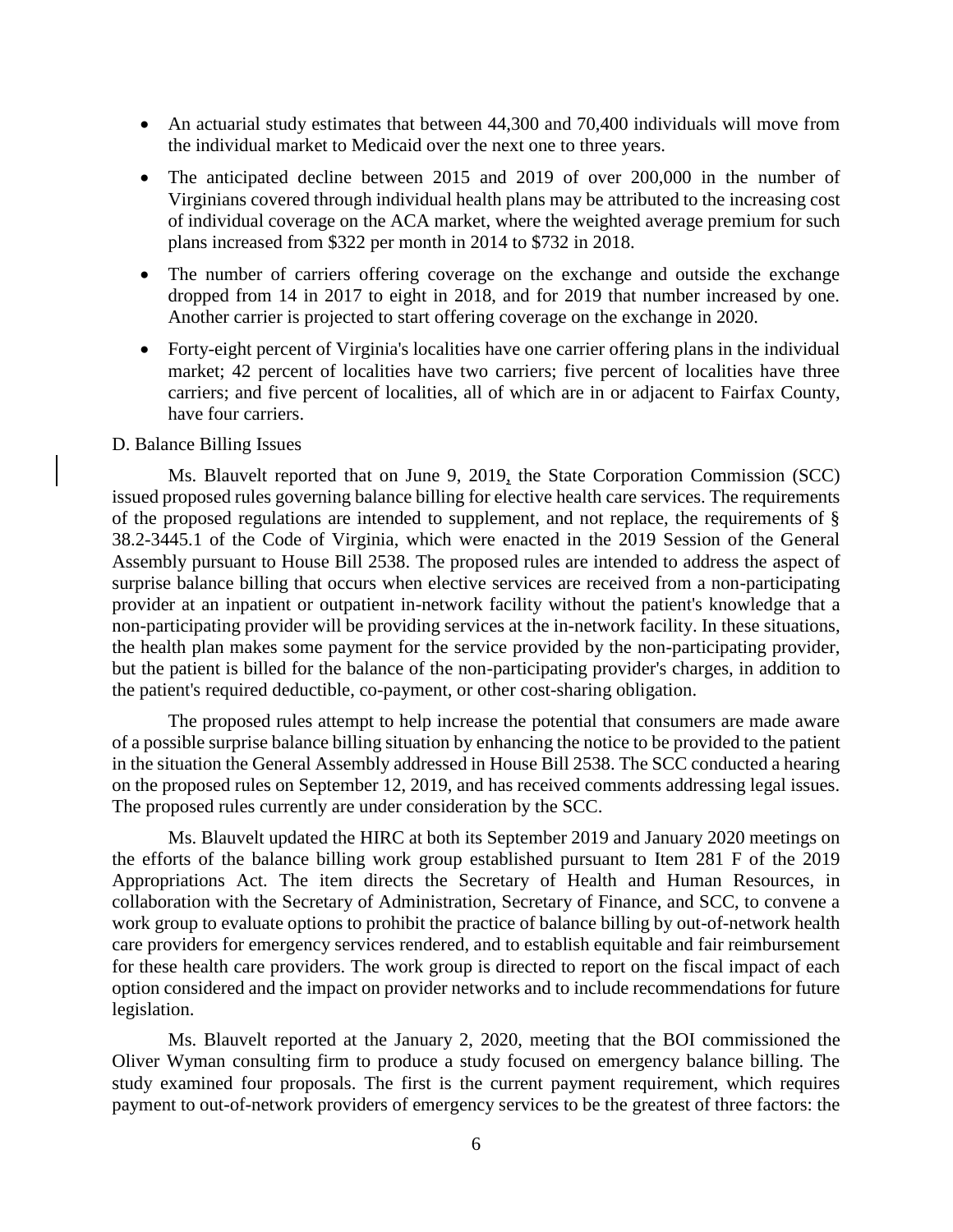median in-network amount statewide; the usual, customary and reasonable amount; or the Medicare payment. The second is the approach taken in House Bill 1714 (2019), which would have required fair market value and regional average for commercial payments to be added to as a fourth payment standard. The third is the approach taken in House Bill 2544 (2019), which would have revised the first factor of the existing three-factor test from a statewide median in-network standard to a regional average in-network standard. The fourth proposal is to require payments equal to 200 percent of the Medicare fee schedule amount.

The final report of the balance billing work group had not been released by the time the HIRC completed its work in the 2019 interim.

Jeanette Thornton, Senior Vice President, America's Health Insurance Plans (AHIP), reported that the prospects for the enactment of federal legislation addressing surprise balance billing are uncertain. She noted that popular support exists for such legislation, in part due to the fact that surprise balance billing affects at least one in five Americans annually. Per Ms. Thornton, surprise balance billing is a concentrated problem among certain medical specialties and in states where freestanding emergency departments and provider consolidation have become common. Ms. Thornton reported that at least 21 states have acted to reduce surprise balance billing, with varying success. She noted that state laws do not apply to the more than 100 million Americans who have health coverage through their employer's self-funded plans, which are not subject to state oversight pursuant to the federal Employee Retirement Income Security Act of 1974 (ERISA). Another issue that states are currently preempted from addressing is air ambulance services.

AHIP advocates a solution that bans balance billing in situations where patients are involuntarily treated by an out-of-network provider in emergency situations, when services are provided by an out-of-network doctor at in-network facility, and for ambulance transportation. A solution should also provide that patients are held harmless for liability in such situations. Ms. Thornton recommended that health carriers be required to reimburse non-participating providers based on local market rates negotiated by other doctors in the area. This solution, she suggested, would not raise health care costs and would maintain robust health insurance networks. She was critical of proposed solutions that would establish an arbitration process that increases costs for patients, businesses, and taxpayers. She was particularly critical of private equity firms that have established emergency room physician practices that contract to provide staffing at hospitals without participating in the hospital's health insurance networks. These firms have aired advertisements aimed at stopping a federal solution to balance billing, which, according to Ms. Thornton, have been found to be false.

### E. Charity Care Data Collection Efforts

The second enactment of House Bill 2101 of the 2017 Session, which was patroned by the Chair, directs the Commissioner of Health to prepare an analysis of charity care that each medical care facility provided to indigent persons. In 2018, Erik Bodin, Director of the Certificate of Public Need program in the Virginia Department of Health (VDH), reported on the status of data collection efforts, the analysis methodologies, and the timetable for completing the report. He updated his report on the charity care data collection efforts at the HIRC's September 17, 2019, meeting. Mr. Bodin's presentation focused on the shift in the method by which the value of charity care is measured. Previously, charity care had been valued at the provider's chargemaster. Under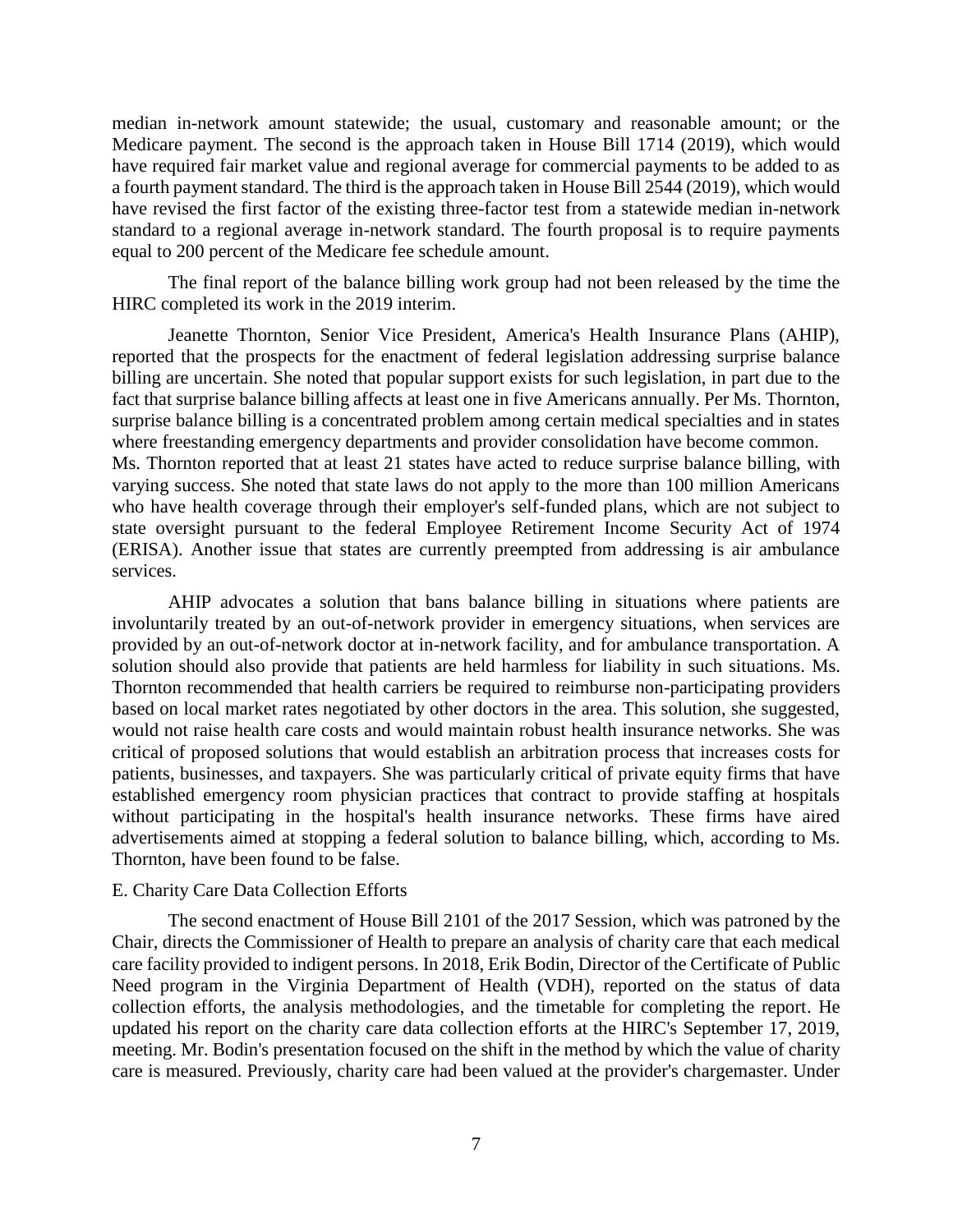the new methodology, the value of charity care provided is required to be reported on the basis of Medicaid reimbursement rates.

The Virginia Health Information (VHI) is collecting the annual charity care reports under the new requirements. Facilities are required to file charity care reports with VHI within 90 days from the end of the facility's fiscal year. VHI is actively collecting reports from the facilities that have certificates of public need issued on the condition of the provision of charity care for fiscal years that ended in calendar year 2018, while the requirement for collection from facilities that do not have conditioned certificates of public need became effective on July 1, 2019. To date, 96 percent of hospitals and about 40 percent of outpatient providers have completed their reports. Conditions for the provision of indigent care on certificates of public need (COPN) are now written to reflect the new valuation of charity care based on Medicare reimbursement rates. With respect to certificates issued prior to effective date of the new requirements, certificate holders may request changes to the rate. Section 32.1-102.4 of the Code of Virginia requires a review of conditions every three years. However, new conditions may be applied subject to consent of the applicant or certificate holder.

### F. Rates and Policies on the Exchange for 2020

At the September 17, 2019, meeting Toni Janoski, Policy Advisor, Policy, Compliance & Administration Division at the BOI, reported that final rates for health plans in the individual and small group markets to be offered in 2020 have been finalized. For 2020, the average per member per month rate for individual policies sold on and off the Exchange will be \$743.58. While this represents a decrease of approximately \$53 per month from the 2019 average of \$796.29, the 2020 average rate will be the second-highest since Virginia began participating in the Exchange in 2014. The BOI projects that individual on-Exchange and off-Exchange total enrollment for 2020 will be 303,225, which is an increase of about 3,000 over the corresponding figure for 2019, but nearly 115,000 fewer than the peak reached in 2016.

Ms. Janoski reported that the number of carriers operating in the individual market in 2020 has increased, with two new carriers entering the market. Two or more carriers will be operating in 58 percent of Virginia localities in 2020. Average rates in the small group market for 2020 have increased by 2.1 percent, compared to 2019 rates, to \$539.83. The change was attributed to favorable claims experience, the medical cost trend holding steady, and the movement of the "super small" groups into the small group market, which is putting upward pressure on rates due to projections of a higher morbidity rate in this population. The number of persons obtaining coverage through the small group market is more stable than the individual market, with the number for 2020 projected to be 363,516.

Senator McDougle observed that when the number of insured persons in the individual and small group markets is aggregated, the data show a drop from over 811,000 in 2015 to a projected number of over 666,000 in 2020. The drop was attributed to several factors, including increased premiums in the individual market, persons switching to Medicaid or large group coverage, and persons aging into Medicare eligibility.

#### G. Mandated Benefits in Virginia

Donald Beatty, Deputy Commissioner, Policy, Compliance & Administration at the BOI, reported at the September 17, 2019, meeting on health benefit mandates. One source of mandates is the federal ACA, which requires fully insured small employer group plans and individual health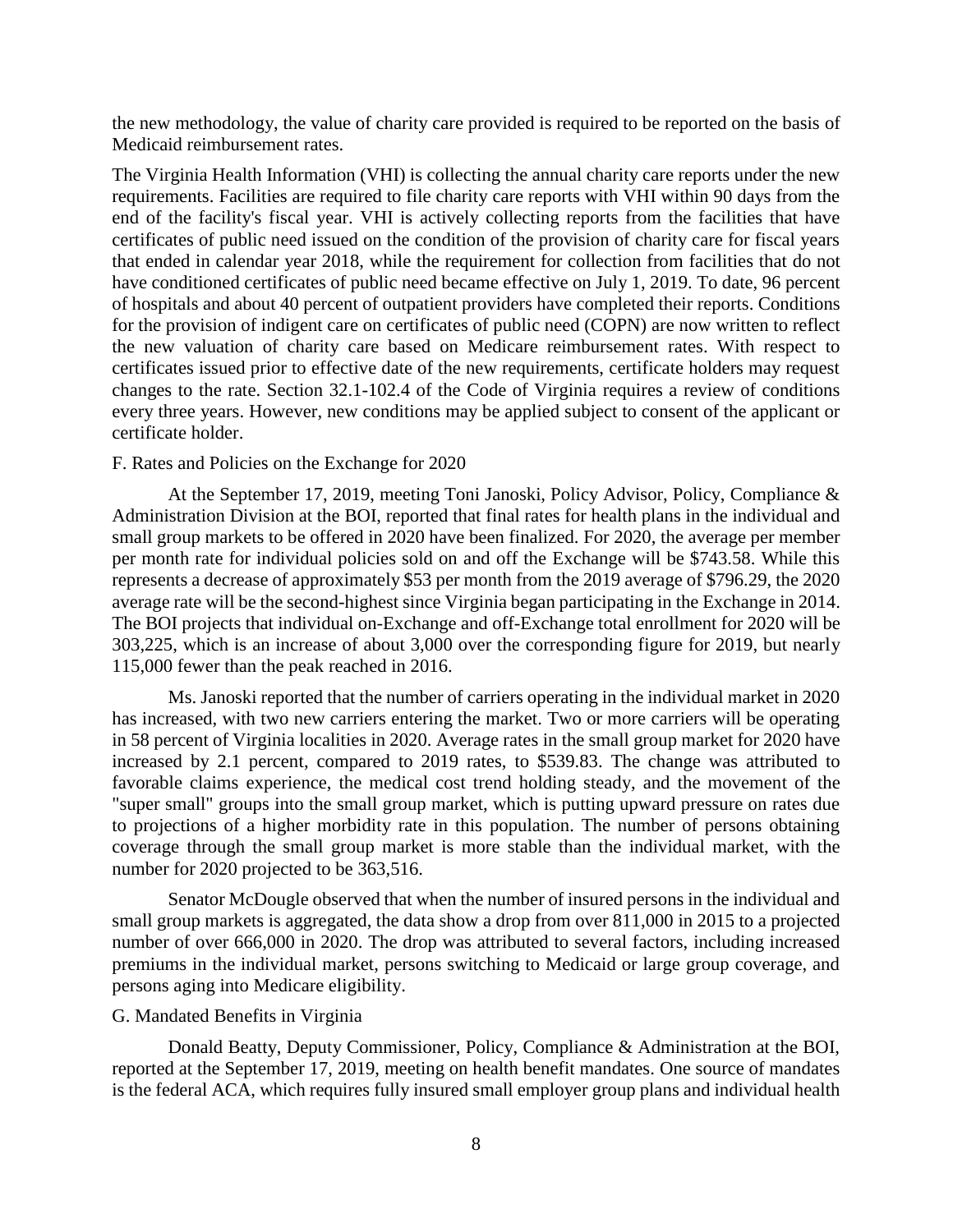plans, and to some extent self-funded and fully insured employer health plans, to provide 10 categories of EHBs. Rather than specify what specific benefits fall into the 10 EHBs, the federal government allows states to identify a benchmark plan being offered in the state that covers the 10 categories, with the specifically required benefits being those provided under that benchmark plan. Virginia chose the most popular plan offered in the small group market as its benchmark plan. By incorporating the benefits provided under an existing state-approved plan, all state-mandated benefits are included in the EHBs. Virginia's benchmark plan includes benefits that were not previously required by ERISA or state mandates.

Comparing the number of state-mandated health insurance benefits may be problematic because a state may require coverage of a benefit thorough a mechanism other than enacting legislation. Nevertheless, one study noted that, in 2009, Virginia, with 34 mandates, ranked seventh among states in number of mandates. The study found that Rhode Island had the most mandates (44) and Idaho had the fewest (six). The average number of mandates across all states was 40. Given that all states are required to ensure that health plans cover all 10 EHB categories, states are fairly aligned as to what is required of plans sold in the individual and small group markets related to EHBs. The average annual claim cost per contract of the mandated benefits was reported to be \$747 for individual contracts and almost \$1,238 for group contracts.

Mr. Beatty reported that federal law establishes a procedure by which a state may revise its EHB benchmark upon obtaining a waiver under § 1332 of the ACA. A proposed new EHB benchmark is required to (i) be an EHB benchmark used by another state, (ii) replace a category of EHBs from the state's existing benchmark with a category used by another state's benchmark, or (iii) choose its own set of EHBs within parameters that include providing a scope of benefits at least as great as a typical employer plan.

## H. Recommend Health Insurance Reforms

James C. Sherlock, Captain, U.S. Navy (Ret.), closed the September 17, 2019, meeting with a presentation of his recommendations to reform the health insurance system. Four of the recommendations address the system for issuance of COPN. First, he recommended exempting physician-owned surgical centers (POSCs) from the COPN process, as has been done in Maryland. Second, he suggested Virginia follow Maryland in exempting rural hospitals from COPN requirements when converting existing inpatient facilities to ambulatory and emergency facilities. Third, he said to follow Maryland's lead and establish health enterprise zones (HEZs) in the state's poorest regions. In these HEZs, ambulatory surgical centers, imagery centers, and equipment purchases for health care delivery facilities would be exempt from COPN requirements.

Captain Sherlock's fourth COPN recommendation, for which Maryland has not established a precedent, is to move COPN administration from VDH to the SCC. This move would, it was argued, unite oversight of health insurance and the business of health care. In addition, he suggested that the SCC is more capable of overseeing the business of health care than VDH. Captain Sherlock also recommended banning provider systems from ownership or control of HMOs and health insurers. He also cited the woeful financial condition of many rural hospitals and asserted that the general hospital business model is unsustainable in rural locations.

I. Effects of Proposed Reinsurance Program and State Exchange on Virginia's Insurance Market

Mr. Beatty of the BOI and Doug Gray of the Virginia Association of Health Plans provided testimony at the January 2, 2020, meeting on two proposals that have been identified as possible